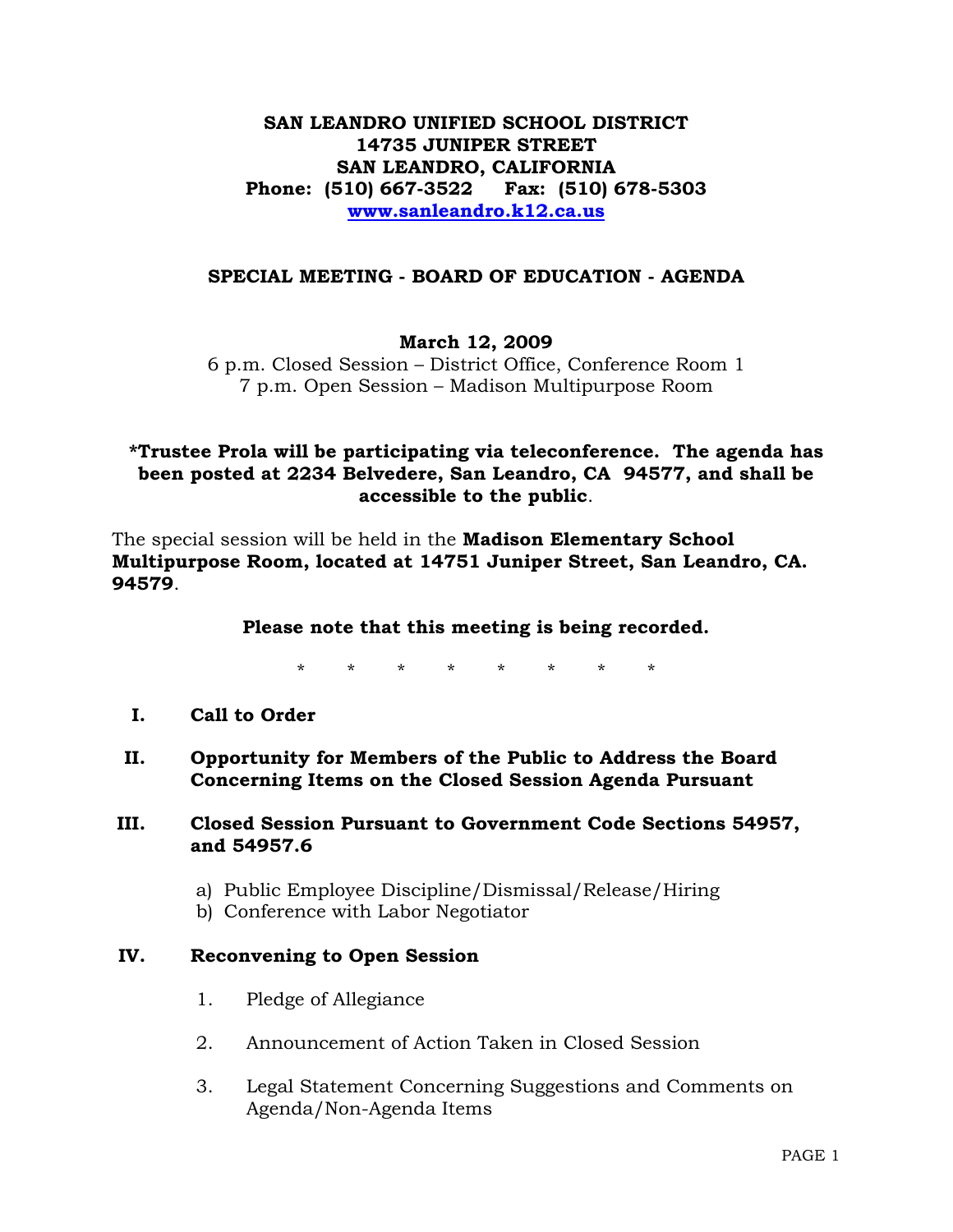Members of the audience who wish to address the Board are asked to complete the yellow card available at the entrance and submit it to the Board President. Speakers who have completed the card will be called when the item is reached on the agenda or, for non-agenda items, during the Public Testimony. Cards are to be turned in before the item is reached on the agenda. Please note that this meeting is being recorded.

 State law prohibits the Board of Education from taking any action on or discussing items that are not on the posted agenda except to A) briefly respond to statements made or questions posed by the public in attendance; B) ask questions for clarification; C) provide a reference to a staff member or other resource for factual information in response to the inquiry; or D) ask a staff member to report back on the matter at the next meeting and/or put it on a future agenda. (Government Code Section 54954.2(a))

4. Approve the Special Meeting Agenda for March 12, 2009 Motion Second Vote

## **V. Public Testimony on Non-Agenda Items**

#### **VI. REPORTS**

 Correspondence Student Board Member Report Union Representative Reports Superintendent's Report

#### **VII. CONFERENCE ITME**

These items are submitted for advance planning and to assist the Board in establishing future agenda items. The board may, however, take action on the following:

Business Operations

| $4.1 - CF$                                | <b>Staff Recommendation:</b>                                                    |        |      |  |  |
|-------------------------------------------|---------------------------------------------------------------------------------|--------|------|--|--|
| March 3, 2009,<br><b>Budget Reduction</b> | The Board will discuss and consider the<br>March 3, 2009, Budget Reduction List |        |      |  |  |
| List                                      | which identifies \$4,047,307.                                                   |        |      |  |  |
|                                           | Motion                                                                          | Second | Vote |  |  |